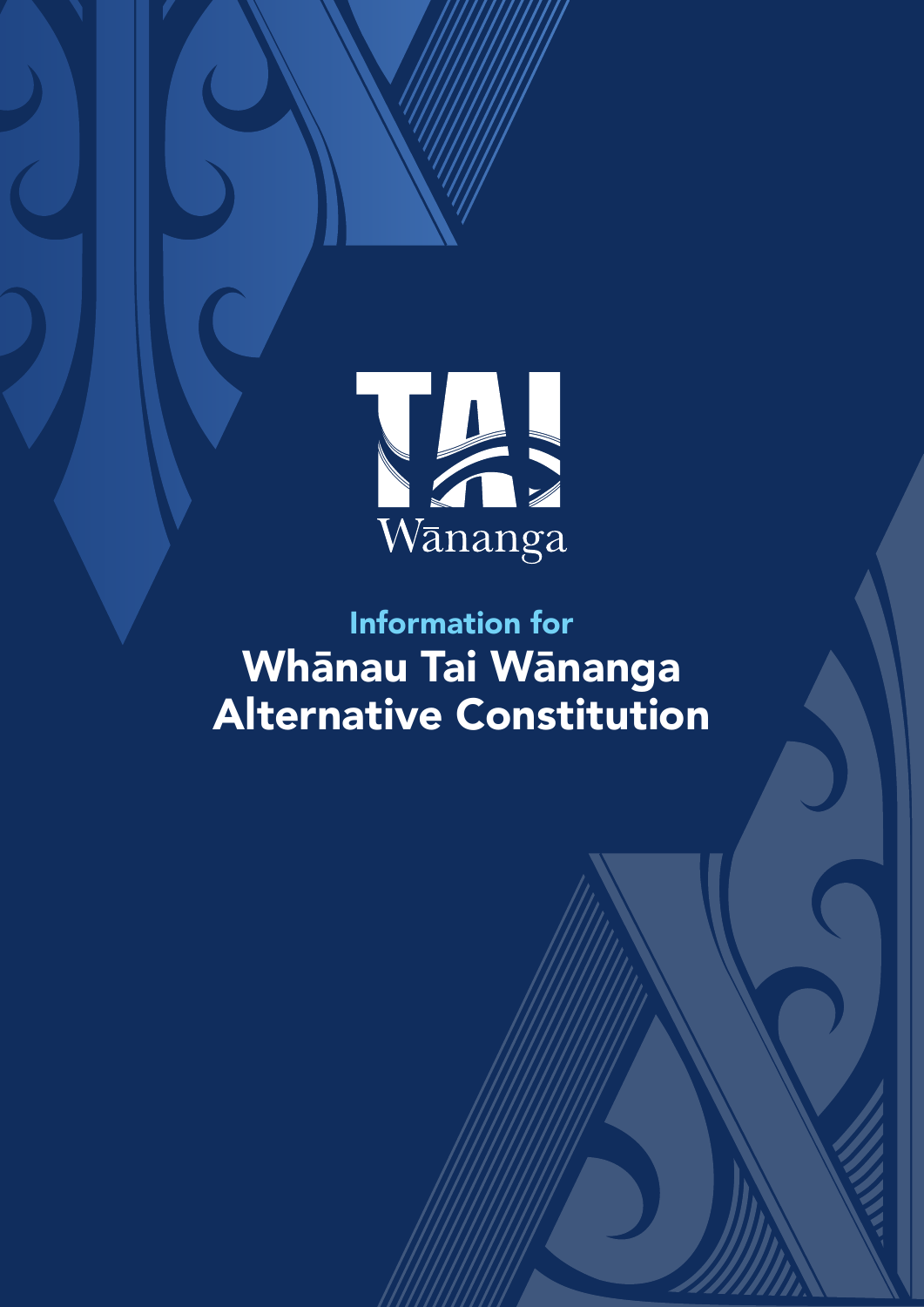## PREFACE

The Tai Wānanga journey began almost two decades ago when the pioneers of Te Wānanga o Aotearoa first floated the idea of starting a secondary school that would radically change the educational landscape for our rangatahi in the same way the wānanga has in the tertiary space. It took 10 years to gain approval for a special character secondary school that was named Tai Wānanga, "Tai" in reference to our rangatahi and the new tides; and "Wānanga" in line with our own ancient philosophies around learning – a place that gives life to learning and purpose to life. As a movement we are now eight years wiser. With two sites firmly established and our sights set on growing the movement, it is timely that we reflect on the waka that we have built; the people in it and more importantly the roles and relationships that exist to keep this waka moving forward. As we have done with education, our structures have been designed to work for us. We deliberately

opted out of mainstream education and mainstream school board structures that quite simply have not worked for us - ever. As we move forward we must be vigilant and continue to advance and protect our kaupapa. The Alternative Constitution is important in this respect as it speaks to how we appoint our board; how we achieve leadership and accountability. We encourage you all to take the time to read the information contained in this document and think carefully about how you would like to see leadership enabled in Tai Wānanga.

*"To be no-one but yourself in a world which is doing its best to make you just like everyone*  else, means to fight the greatest *battle there is or ever will be."*

E E Cummings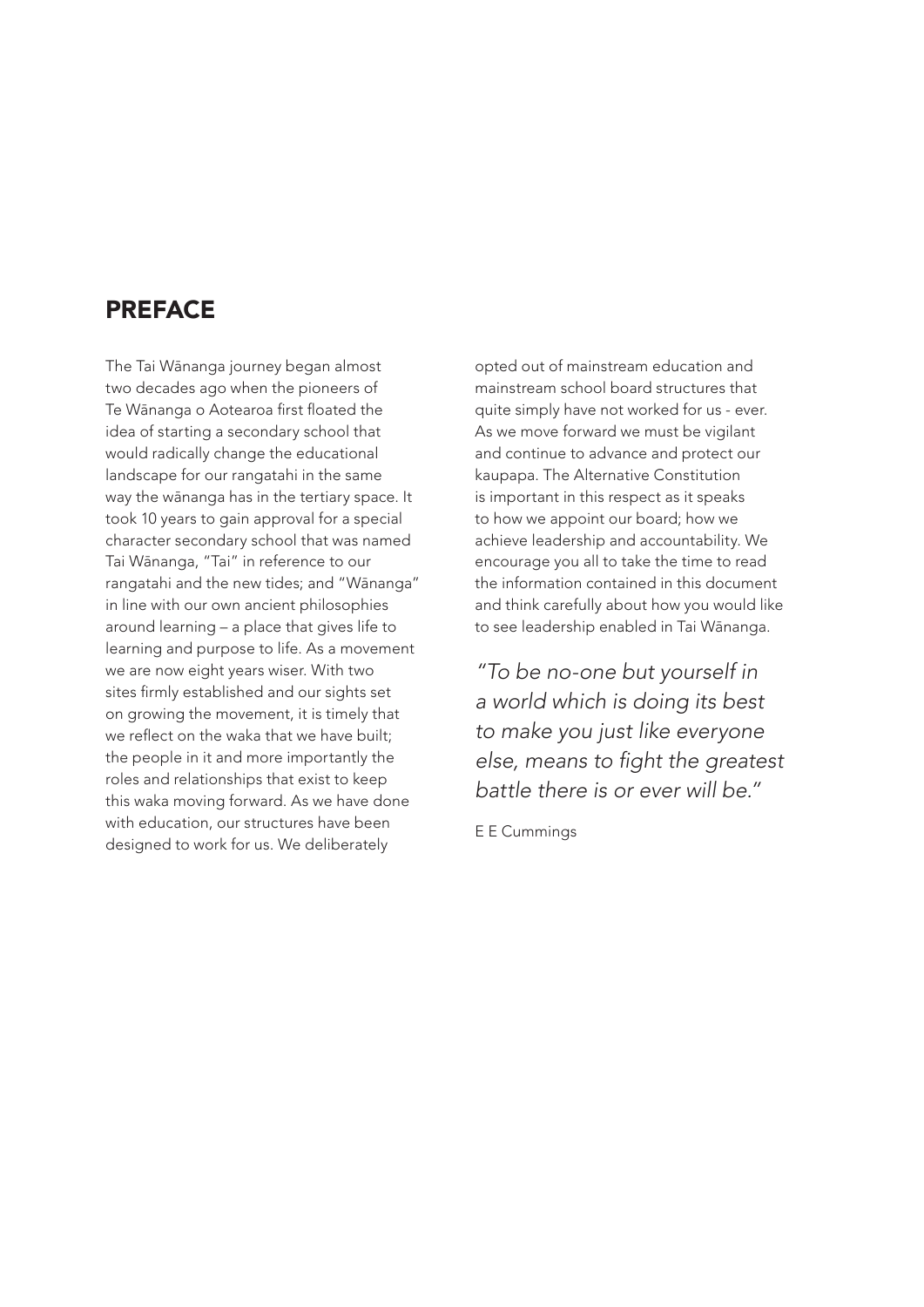

## BACKGROUND

The Board's representatives met with whānau and staff at both sites recently to discuss a range of matters including the proposed alternative constitution for Tai Wānanga. Tai Wānanga is now required to change how members are appointed to the Board. Under the current constitution most Board members are appointed by the Minister of Education and Te Mana Whakahaere o Te Whare Wānanga o Aoteroa (TWoA). TWoA have decided that it no longer wishes to perform that role and it is no longer necessary for the Minister to be involved in making board appointments.

The Board representatives presented an initial model to accommodate these changes. The proposed model is based on a constitution adopted by another highly successful designated character school with a similar ethos to Tai Wānanga. Following the initial hui the Board offered to prepare a discussion paper to take on the feedback from those hui

and to provide more detail about the proposed model. Further hui are to be scheduled with whānau to discuss the proposed changes to the constitution as set out in this pamphlet. Meetings with staff will be scheduled with the management teams.

This information pamphlet seeks to provide more information about why we have an alternative constitution and it explains the separate functions within the Tai Wānanga model that are different to the role of the Board. This includes the Tumuaki, Hub, site leadership, kaitiaki and local whānau support groups. We also want to discuss the different ways that the voice of taiohi and kaitiaki can be captured within the Tai Wānanga model.

The Board seeks further discussion and additional feedback from whānau and staff before the documents are finalised for the Ministry of Education's formal consultation processes.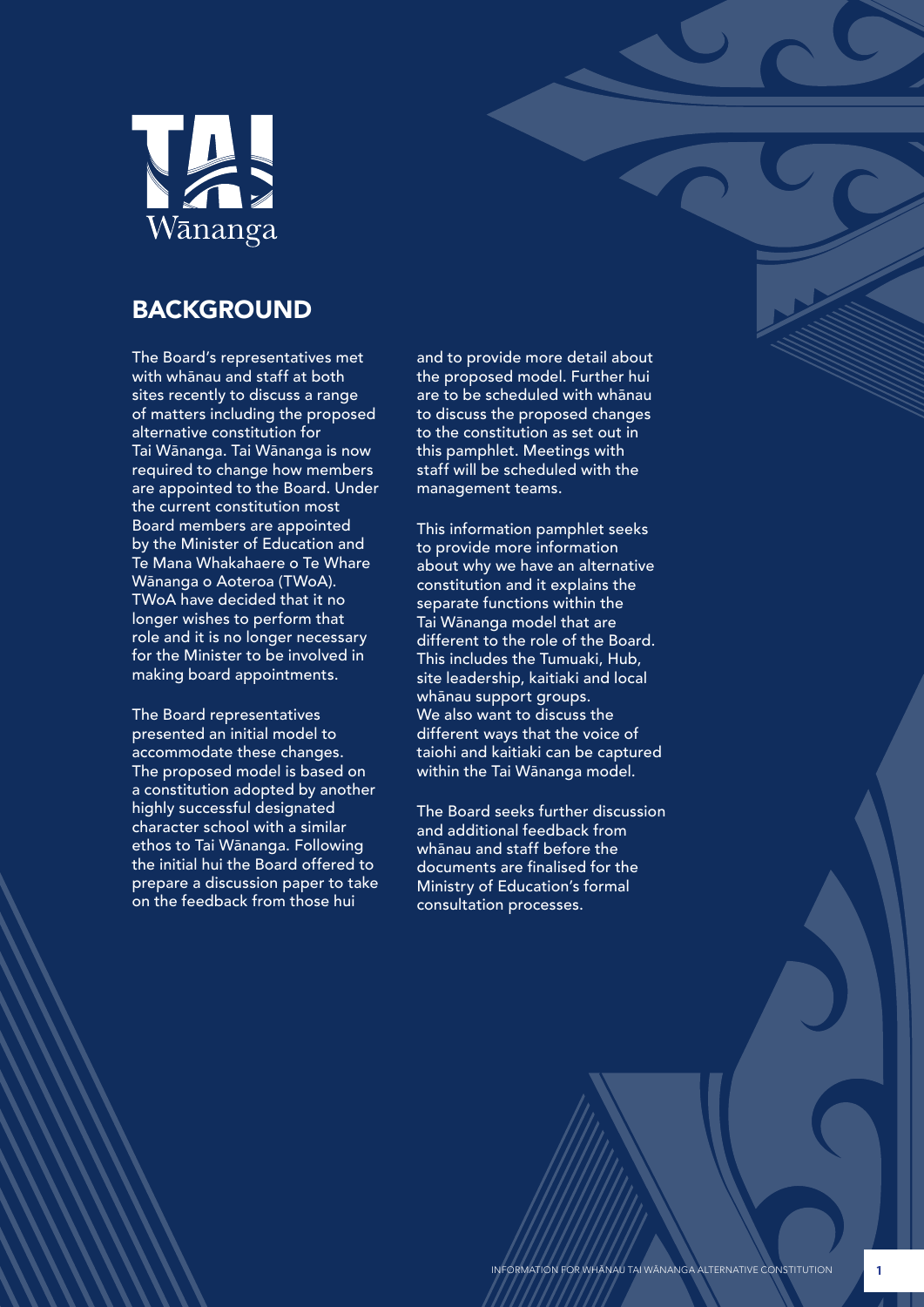## WHY DOES TAI WĀNANGA HAVE AN ALTERNATIVE CONSTITUTION?

In short, the orthodox school governance structure does not meet the needs of Tai Wānanga as a model that demands excellence. Tai Wānanga is a special kaupapa that pushes the boundaries of secondary school education in New Zealand. At Tai Wānanga we take a radically different approach to teaching and learning to ensure that we lift achievement, which is underpinned by individualised tailored learning plans for each taiohi.

The status quo has failed Māori students for many generations and continues to deliver extremely poor results for Māori whānau. The special approach developed for Tai Wānanga schools requires a governance model that enables us to think outside the norms and continue to push those boundaries as the model evolves.

The standard board model of triennial elections does not provide the necessary continuity of thought leadership to develop and implement the Tai Wānanga way.

Tai Wānanga is also approved as a national school that can hold multiple sites in different regions across New Zealand. This is also very different to a typical secondary school. The multi-sited nature of Tai Wānanga also demands a different approach to governance.

Within the Tai Wānanga model the aim is to devolve operational authority and autonomy to site leadership teams to determine what works best for their respective sites and engage fully with whānau in that process.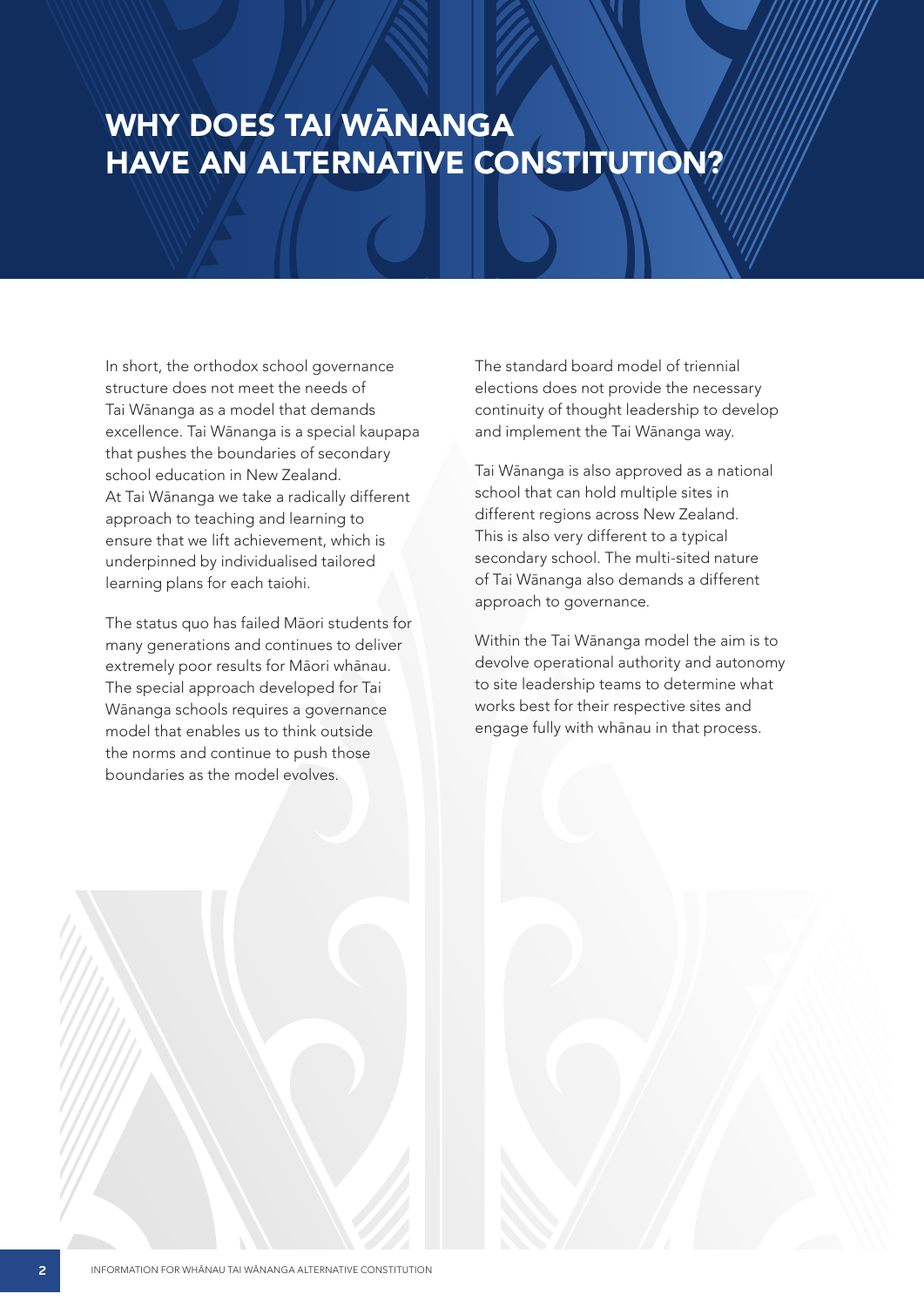## **GOVERNANCE** IN GENERAL

The role of governance is sometimes mistakenly seen as a management role to manage the principal and every issue that pops up at the school. At Tai Wānanga, leadership is deemed critical at all levels to make the model work effectively. Leadership at the Governance level is about creating the environment for success to thrive.

| <b>GOVERNANCE</b>                                          | <b>MANAGEMENT</b>                                                                                            |
|------------------------------------------------------------|--------------------------------------------------------------------------------------------------------------|
| Decides what (Creates the vision/goals etc)                | Decides how (The tumuaki is the imparter and<br>driver of the vision)                                        |
| Monitors progress                                          | Reports progress                                                                                             |
| Seeks information                                          | Provides information                                                                                         |
| Approves budget and the purchase<br>of large capital items | Recommends budget and approves day to<br>day expenditure                                                     |
| Creates reviews and adopts policy                          | Recommends and implements policy                                                                             |
| Employs Tumuaki                                            | Employs (on behalf of Board), and manages<br>staff and serves as the liaison between staff<br>and the board. |
| Represents whānau/community interests                      | Engages with whanau and community<br>stakeholders                                                            |

### Difference between Governance and Management

### Governance/Board

- Steer
- Set Direction (Strategic Plan)
- Watch for opportunities and risks outside the waka

#### Management

- Organise people, resources inside the waka (Annual Plan)
- Communicate between staff and board two way

## Kaimahi (kaihoe)

- Do the mahi
- •Implement the plan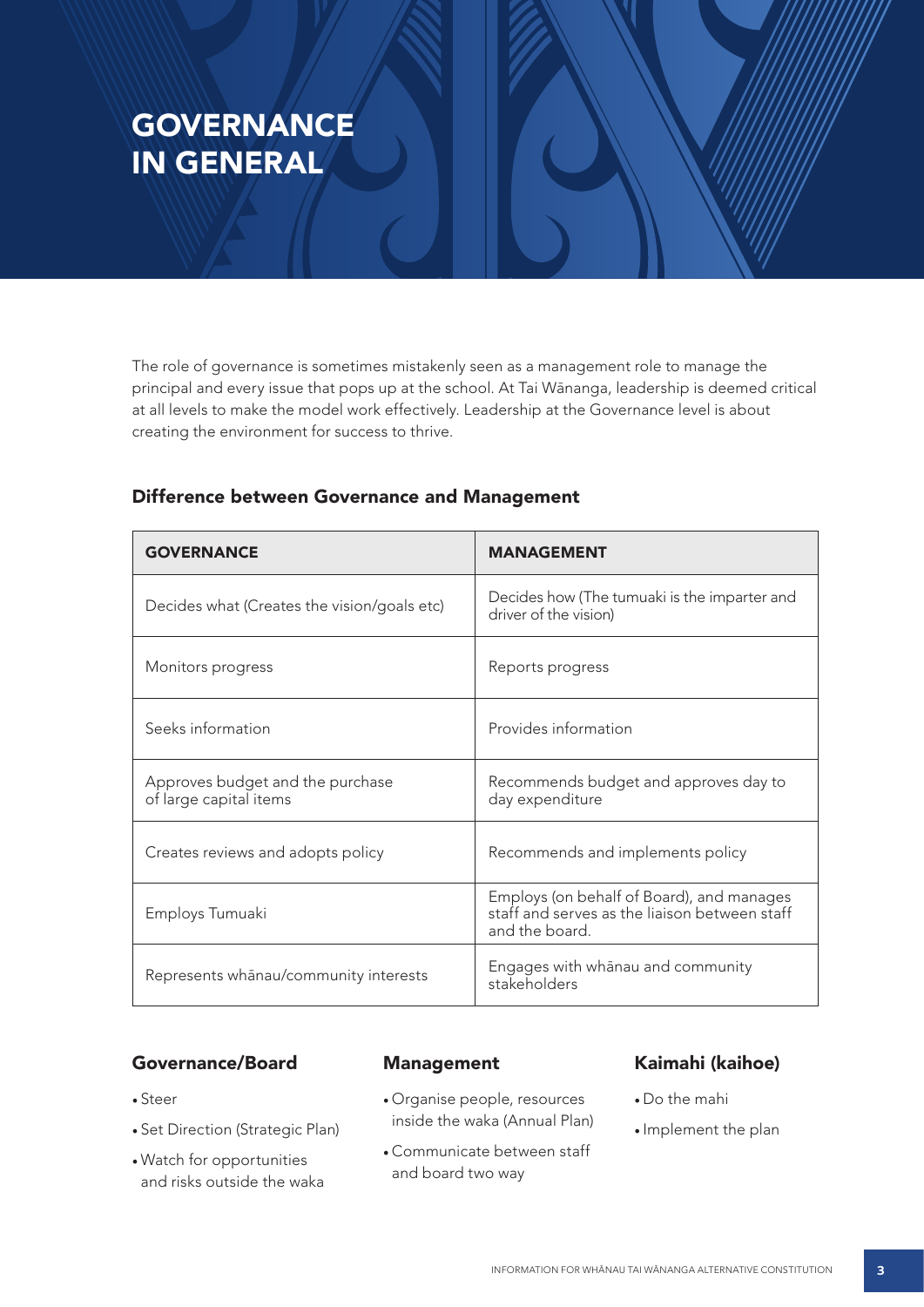## WHAT IS DIFFERENT ABOUT THE TAI WĀNANGA APPROACH TO GOVERNANCE?

We focus on the future direction and how we will progress and grow the Tai Wānanga movement. We are kaupapa driven. Operational issues are dealt with by management. Our meetings are not a repository of issues. We do not delve into

staff issues - those are managed by the Tumuaki. Very rarely are decisions made by the Board that affect the day-to-day operation of each individual site. Those decisions are made by the Site Leadership teams with the support of the Tumuaki and Hub managers.

| <b>THE TRADITIONAL WAY</b>                                                              | <b>THE TAI WANANGA WAY</b>                                                                                                               |
|-----------------------------------------------------------------------------------------|------------------------------------------------------------------------------------------------------------------------------------------|
| Time is the constant, learning is the variable                                          | Learning is the constant, time is the variable                                                                                           |
| Focus is on academic, mental learning                                                   | Focus is on the whole person:<br>mental, physical, emotional, spiritual -<br>underpinned by Tai Wānanga values and<br>guiding principles |
| Focus is on:<br>NCEA level 1 at Y11<br>NCEA level 2 at Y12<br>NCFA level 3 at Y13       | Focus for all taiohi is on vocational and<br>qualification pathways. When ready - not<br>by age                                          |
| Options are closed for many students<br>(Especially University Entrance)                | Options are open for all tauira (including<br>University Entrance)                                                                       |
| Learning opportunities outside of classroom<br>e.g. Gateway, STAR open to some students | Learning opportunities are open to all<br>tauira, including external programmes and<br>internships                                       |
| Limited access to ICT                                                                   | Technologies integral to learning for all taiohi                                                                                         |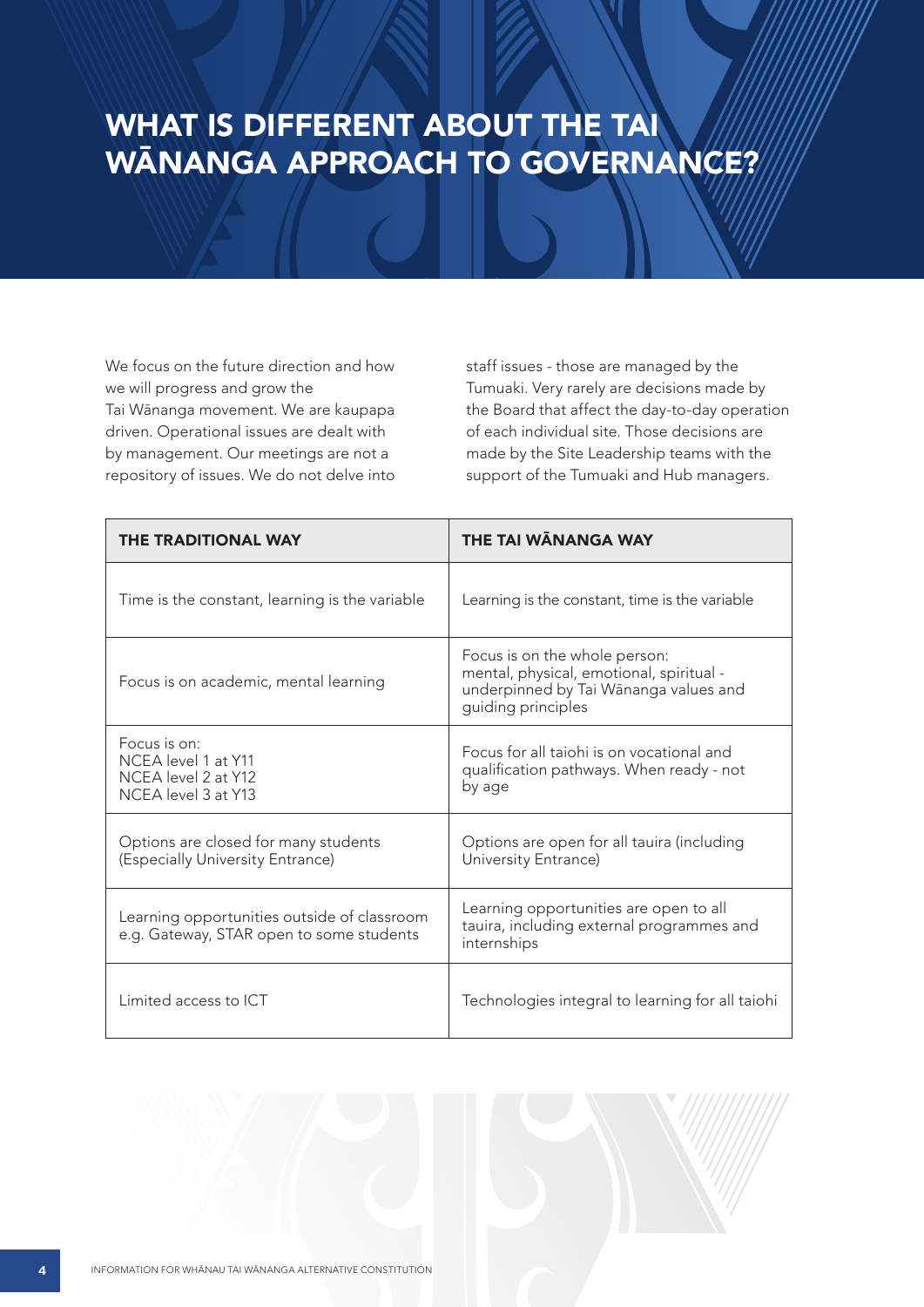## WHAT IS THE TAI WANANGA ALTERNATIVE CONSTITUTION?

Tai Wānanga is governed by a board of trustees constituted under the Education Act 1989 with the same duties and obligations as boards of other state schools. At the request of the establishment board, the Minister approved an alternative constitution for Tai Wānanga, in 2013. This is currently being modified to better reflect the changing nature of Tai Wānanga after eight years since our establishment approved in 2010.

Our alternative constitution places greater emphasis on a 'skills and knowledge-based' approach rather than a complete reliance on the standard 'representation-based' model. There is no evidence that the pure representation model of 'tomorrow's schools' is having any impact on lifting achievement. There is strong evidence that whānau involvement in the learning process has a powerful impact on achievement. Tai Wānanga is committed to a model of teaching and learning that maximises whānau involvement.

The alternative constitution is the result of a new purpose-built governance model for Tai Wānanga to meet the particular needs of Tai Wānanga. This model overcomes potential issues of uncertainty and inconsistency that could arise if using the triennial trustee elections under the orthodox school governance model

The alternative model achieves continuity of governance that enables the special Tai Wānanga learning framework to be developed and implemented with full expression of the foundational values, ethos and culture of Tai Wānanga, across multiple sites. Importantly the model also maintains the importance of whānau and wider community input for each Tai Wānanga site.

Currently there are two Tai Wānanga sites: Tai Wānanga ki Ruakura and Tai Wānanga Tu Toa. The multi-sited model requires a redistribution of decision making responsibilities across different parts of Tai Wānanga in order for the model to work effectively. Not all decisions are made by the Board, in fact very few affecting day to day operation of each site is made by the Board at all.

The governance model is a mix of appointed , co-opted and elected members. Initially TWoA and the Minister appointed the first trustees. Now that is no longer the case we need to develop a new mechanism to appoint trustees. The proposal is the establishment of the Tai Wānanga Trust to assume the appointment functions previously carried out by TWoA and the Minister of education.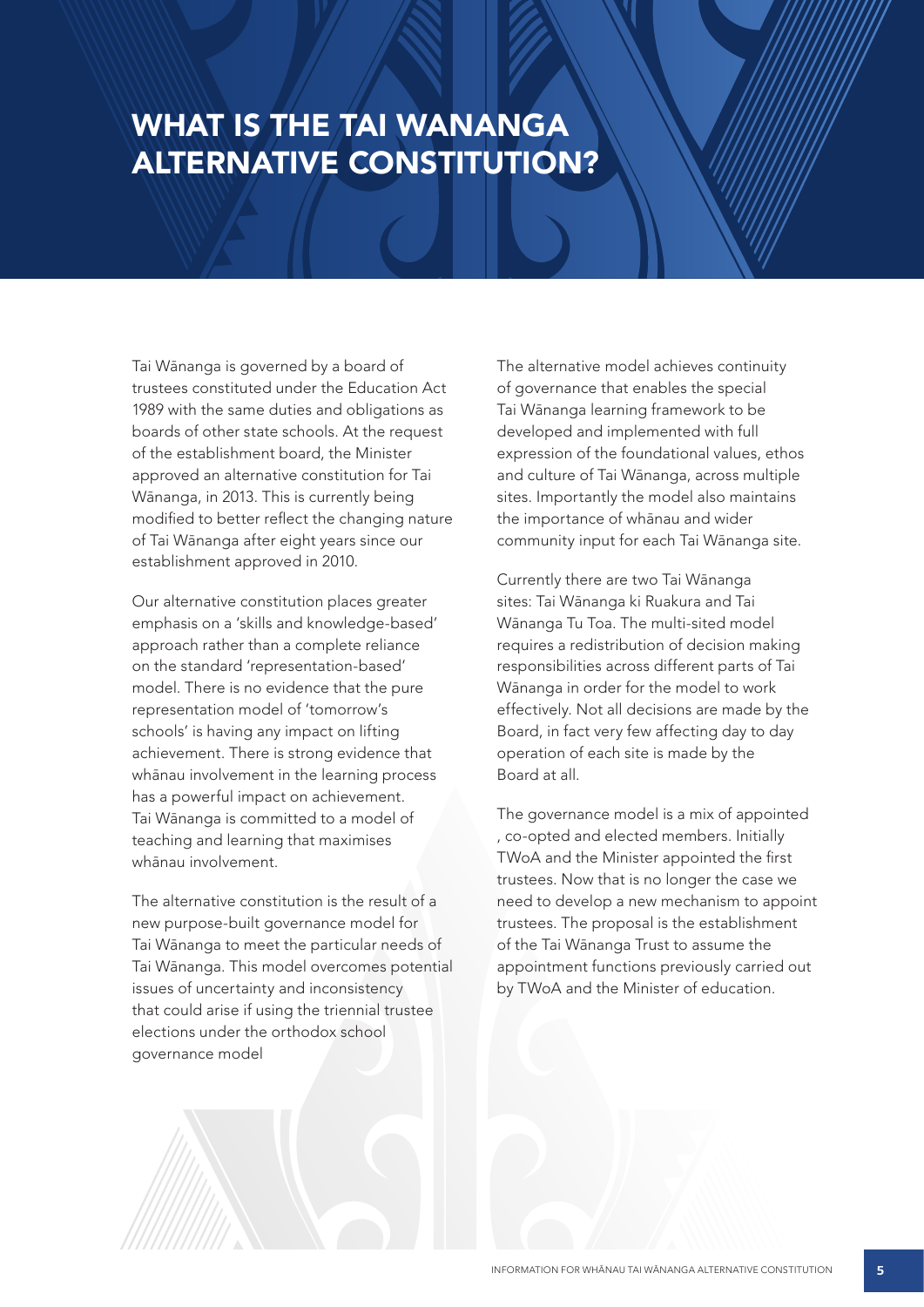## TAI WĀNANGA ROLES AND FUNCTIONS

#### Tai Wānanga Movement Trust

The Trust will be established to replace the five appointments made by the Minister and by TWoA. The primary purpose of the Trust is to act as the guardian of the special character/ kaupapa of Tai Wānanga – Kia Tu, Kia Ora, Kia Māori. Membership of the Trust is open to anyone who is committed to the Tai Wānanga movement.

The types of people who could become trustees of the Tai Wānanga Movement Trust are people that have been part of the development of the Tai Wānanga kaupapa, either at its inception or as a former board member or employee. People who have a clear understanding of what is necessary in order to grow the Tai Wānanga movement. The inaugural trustees are likely to be Mana Forbes, foundational Trustee and Chair of Tai Wānanga Board, Rangimarie Parata-Takurua – trustee of eight years from establishment, Rachael Wetere – former whānau representative trustee.

It is envisaged that the Trust will undertake a range of activities for the benefit of Tai Wānanga sites and in the furtherance of the Trust's charitable objects. The Trust could commission research into aspects of the Tai Wānanga model including longitudinal study of student achievement beyond Tai Wānanga

The Trust is completely independent of the Tai Wānanga Board and has no governance function or decision making responsibility for Tai Wānanga as a school. The Trust can however seek additional public and/or private funding and other resourcing for the benefit of all Tai Wānanga sites.

As a charitable organisation there are no beneficiaries of the Trust. Instead the trustees are accountable to deliver on the charitable objects of the Trust, as stated within the Trust's deed, and in accordance with the Charitable Trusts Act 1957.

#### Features of the Trust:

- Private charitable trust.
- Separate and independent legal entity from the Board.
- Trustees are accountable to the charitable objects set out in the Trust's deed and compliance with other legal requirements of charitable trusts in New Zealand.
- Can undertake a range of activities to support all Tai Wānanga sites including research, strategic relationships seeking external funding/investment in Tai Wānanga programmes.
- Grow the Tai Wānanga model as a concept.
- Appoints five Trustees to the Board reflecting the Trust's inherent responsibility to safeguard the kaupapa and ethos of Tai Wānanga.
- Not a closed shop open to whānau to become members and/or trustees of the Trust.
- Trustees are appointed by the Trust membership.
- Trustees of the Trust cannot also be trustees on the Tai Wānanga Board of Trustees.

No decision making responsibilities in respect of Tai Wānanga sites.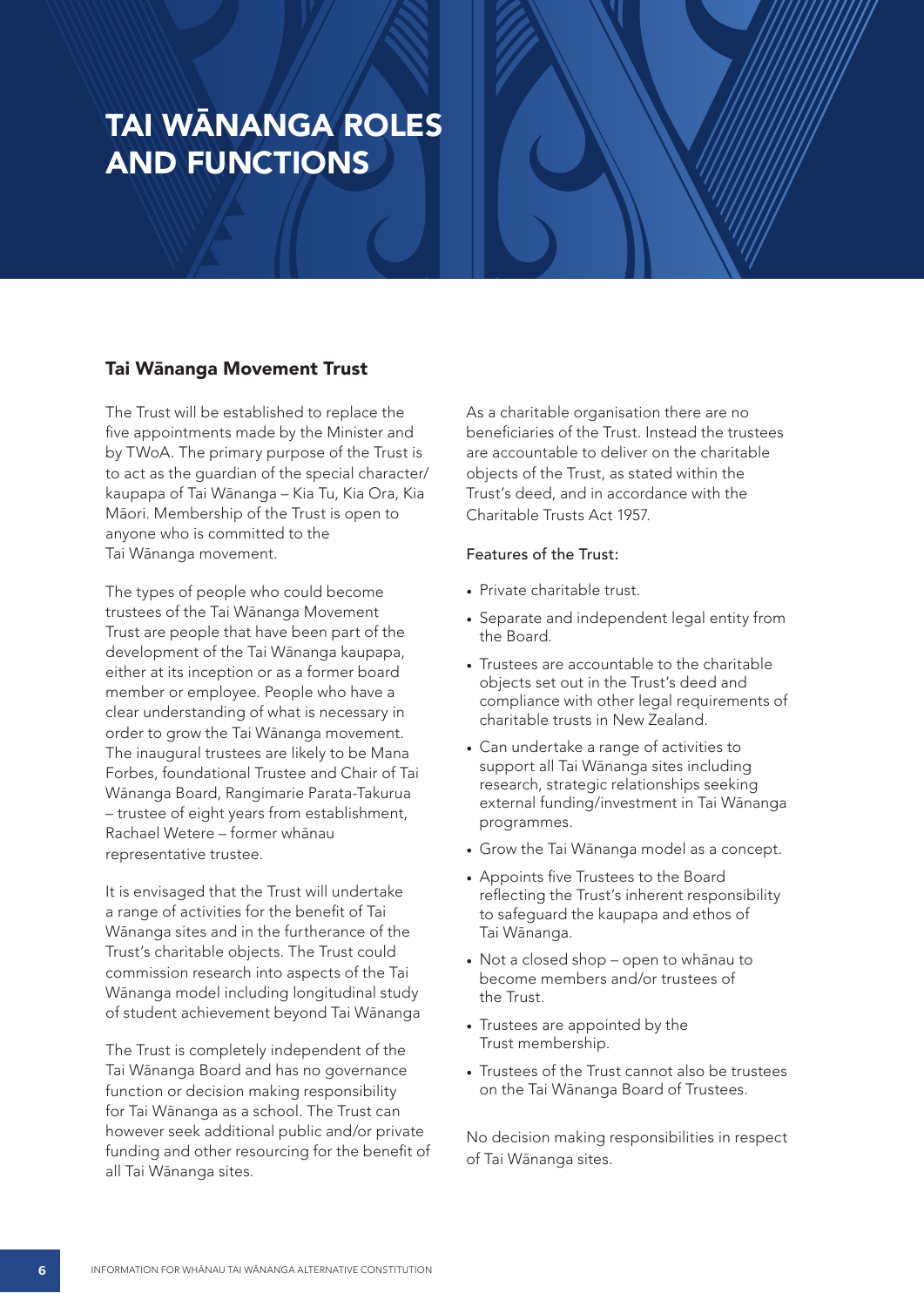## Tai Wananga Board of Trustees:

The Board is the creator of the vision and holds overall governance responsibility for Tai Wānanga, which means that the Board sets the goals then monitors progress.

The Board is responsible for overseeing the quality of learning outcomes for students, the provision of school buildings and other infrastructure.

The Board's focus is on matters affecting all sites. The Board receives update reports on the achievement of ITLP goals and taiohi progress towards exit strategies through the Tumuaki reports.

Board minutes will be made available online for all whānau, staff and taiohi to read. Minutes include all tabled papers such as the Tumuaki report and other reports from individual site leaders/leadership and local site Support Groups.

#### Features of the Board of Trustees:

- Crown entity as a state school.
- Sets overall strategic direction of the school.
- Accountable for student achievement and overall performance.
- Adopts the Learning Framework to be applied at Tai Wānanga (i.e. Graduate Profile, Individualised Tailored Learning Plans, Project Based Learning etc).
- Provision of physical learning environments.
- Employer of school staff.
- Legal responsibilities: property, personnel, management of school finances.
- Reports to the Ministry of Education under the Charter and is reviewed externally by Education Review Office.
- Establishment of new Tai Wānanga sites.
- Signs off annual plan and budgets.

Ultimate accountability for learning outcomes and legal responsibility across a variety of areas rests with the Board. The Board, using instruments of delegation, is able to distribute decision-making authority, responsibilities and resources for specific local site priorities to the Tumuaki and respective site Leadership Teams.

#### Example of Decisions by Board:

- Appointment of Tumuaki.
- Annual plan and budget.
- Whānau financial contributions.
- Overall strategy in consultation with whānau (Charter and Annual Plan).
- Major capital expenditure (e.g. buildings, facilities, major maintenance – in conjunction with Ministry of Education and Landlord of leased premises)
- Operational expenditure above of management delegation.
- Audited accounts.
- Collaborative and strategic relationships with like-minded organisations. Formal Memorandum of Understandings/Memorandum of Agreements.
- Alternative revenue streams to support our Tai Wānanga model
- School policies.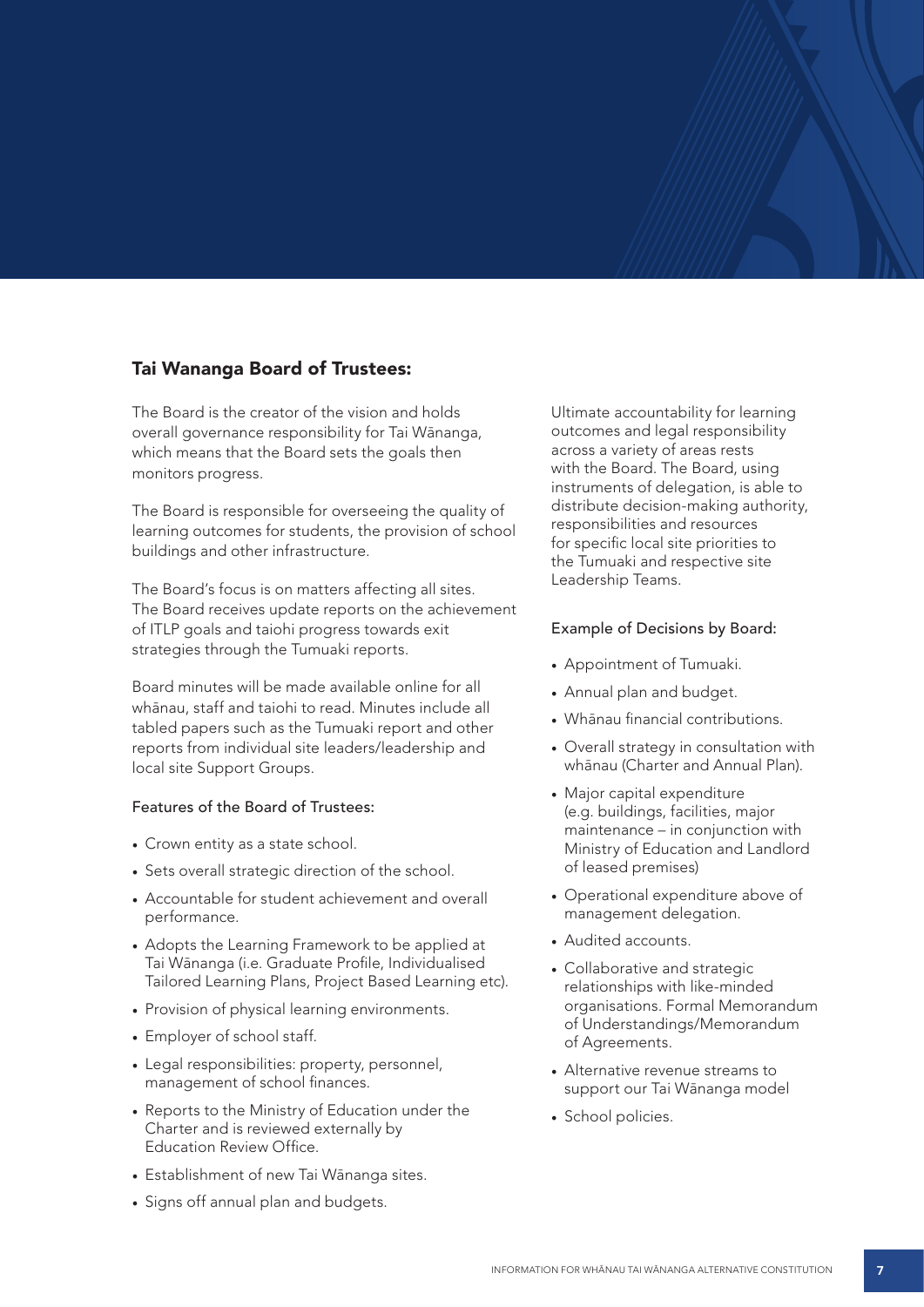### Tumuaki

The Tumuaki is the Board's chief executive and is the 'imparter' or 'driver' of the board's vision. The Tumuaki's primary responsibility is to chart a course towards the achievement of the Board's vision and goals. This is to be done in a manner that is consistent with the Tai Wānanga values and policies. The Tumuaki is also the Board's employer representative and is therefore the professional leader of the school.

- Employer representative
- Professional leadership to all staff especially kaitiaki
- Roll out of new sites strategy (growth of the Tai Wānanga movement)
- Prepares Tai Wānanga draft annual plan and budget for Board approval
- Board member ex-officio communicates Board decisions/policies to staff

#### Examples of Decisions by Tumuaki:

- Appointments of senior leadership positions
- Delegated authority for all capital expenditure over \$2000
- Organisational representative for all meetings with strategic and formal collaborative partners
- Intervention and risk management of matters that may have a detrimental effect on the reputation of our organisation, our principles, health and safety, and achievement
- Stand-downs and suspensions
- All legal and compliance operational matters and procedures
- Whole staff development plans

## Tai Wānanga Hub

The Hub exists to provide professional teaching and learning support/guidance and a safe learning environment for existing sites, and establishment support for new sites

- Guidance and leadership for Tai Wānanga Learning Framework
- Operational and infrastructure support
- Strategic Relationships
- Admin support to Tumuaki and Board

Decision making authority as designated by the Tumuaki, e.g. property, finance, etc.

## Site Leadership

Site leaders help shape how the vision is to be implemented on the ground. Many of the decisions about how a site gives effect to the Tai Wānanga goals are made by site leadership. Delegations are set at a high level to ensure that those site leaders have the freedom and flexibility to create innovative solutions toward student learning and success.

The Site Leaders also play a critical role in shaping the particular approach, style or areas of focus that are considered appropriate and important for that site's expression of the Tai Wānanga kaupapa. The Site leader adopts the fundamental elements of the Tai Wānanga Learning Framework which is done in full communication, consultation and engagement with whānau.

Site leaders are invited to attend all Board meetings.

#### Features of Site Leadership:

- Management of site budgets and expenditure
- Engagement of whānau in ITLP and PBL processes
- Ongoing communication and consultation with their Site Whānau Support Group
- Professional support for Kaitiaki
- Development of hotaka, PBL opportunities, etc.

#### Examples of Decisions by Site Leaders/Leadership:

- Appointments of kaitiaki and administrative positions
- Delegated authority for the management and expenditure of the approved site budget
- Daily organisation and operations of all site and learning activities
- The implementation and delivery of a purposeful teaching and learning framework
- Implementation and achievement of ITLP exit strategies and goals
- Conflict resolution amongst staff, whānau and taiohi
- Staff development
- Communication and reporting to whānau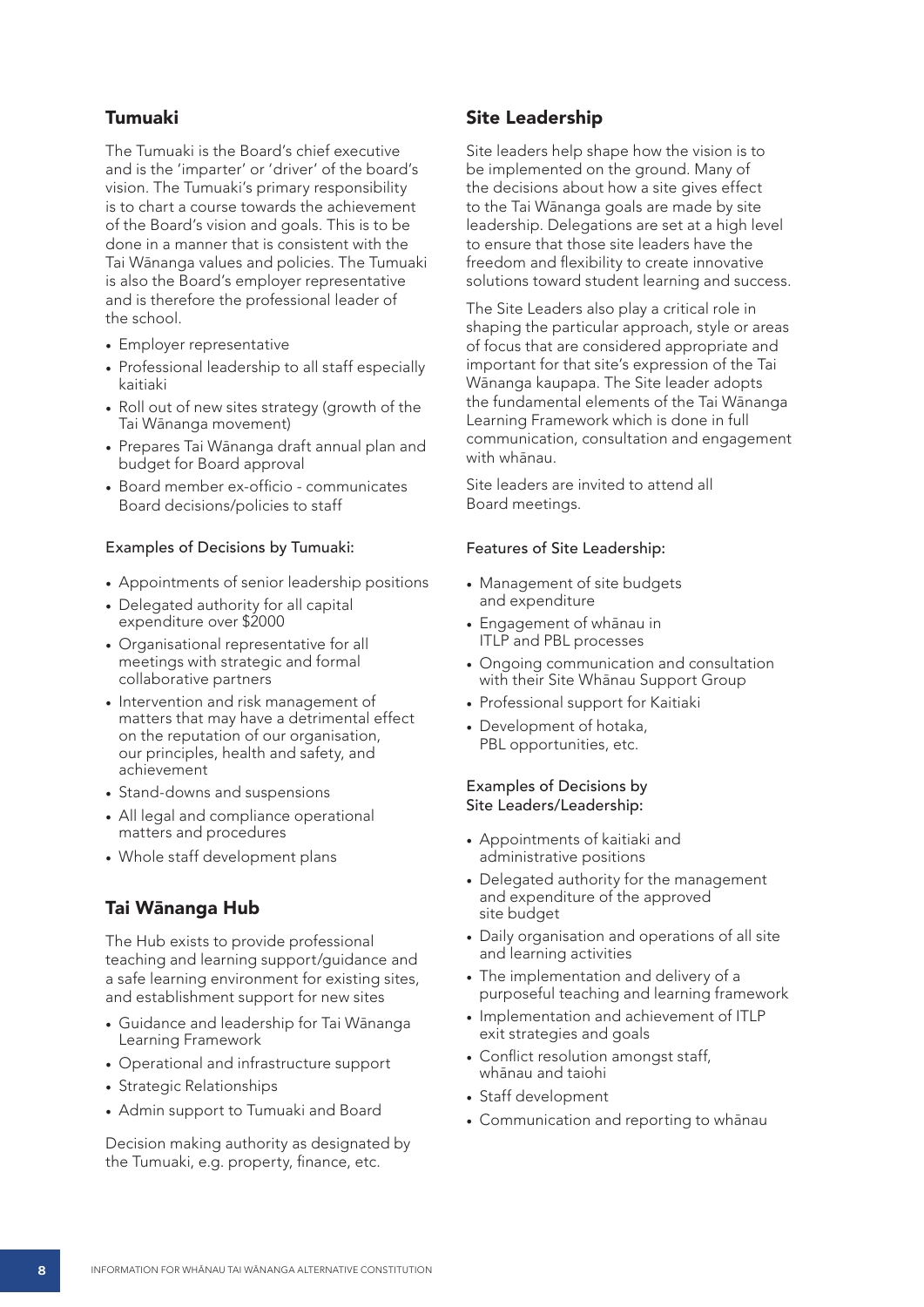## Kaitiaki

Kaitiaki are the practitioners on the ground who implement the vision and the Learning Framework with taiohi and their whānau. Kaitiaki will also be given the opportunity to meet in teams with site leadership to ensure the Kaitiaki voice is represented in discussions around the shaping of their site.

- Facilitate ITLP and PBL including engagement of whānau at the individual taiohi level
- Assist taiohi to achieve exit strategies

#### Taiohi

See below (Taiohi Voice)

## Site Support Group / Whānau Advisory Group

The Site Support Group act as the guardians of the vision at the local level. This group provides a regular forum for whānau to engage in the learning taking place at their local Tai Wānanga site. This is where whānau voice can be maximised and targeted where it matters most – at their own local site.

Whānau engagement is primarily through site leadership who are expected to engage with whānau on the implementation of the Tai Wānanga Learning Framework.

Both whānau and site leadership can generate and propose ideas that could be picked up by that site. For example, a whānau member may have a particular passion, or area of expertise (e.g. Taiao, maara, kapahaka, conditioning, rongoa, digital technologies, etc), that they can contribute, working alongside site leadership and Kaiako. Through this process

the Site Support Group can contribute to the shape of their local site in conjunction.

The Site Support Group is not limited to whānau. Membership could be extended to local stakeholders who are interested in providing support to the site.

The Site Support Group concept is a forum rather than a formal structure. This enables site Leadership to engage more meaningfully with all whānau on specific kaupapa, rather than a committee of representatives with rigid agendas. A site support group may also decide to create a formal structure or remain an informal group, depending on the types of activities the group wants to be involved in, for example some fundraising may require a legal entity.

Whether a formal structure is applied or not the Tai Wānanga model envisages that meetings are largely driven by specific kaupapa. Site leaders can frame up topics for discussion and whānau can approach site leaders on areas of special interest

- Create opportunities for ITLP engagement
- Fundraising
- Input into draft annual planning
- Grow community-level strategic relationships
- Could be invited to be involved in appointing site leadership
- Whanau engagement is primarily with site leadership but also engages with the Board on matters affecting operations at the site level, such as consultation on policies.

Whānau engagement also occurs individually with Kaiako maintaining regular contact around taiohi ITLPs and progress towards their exit strategies.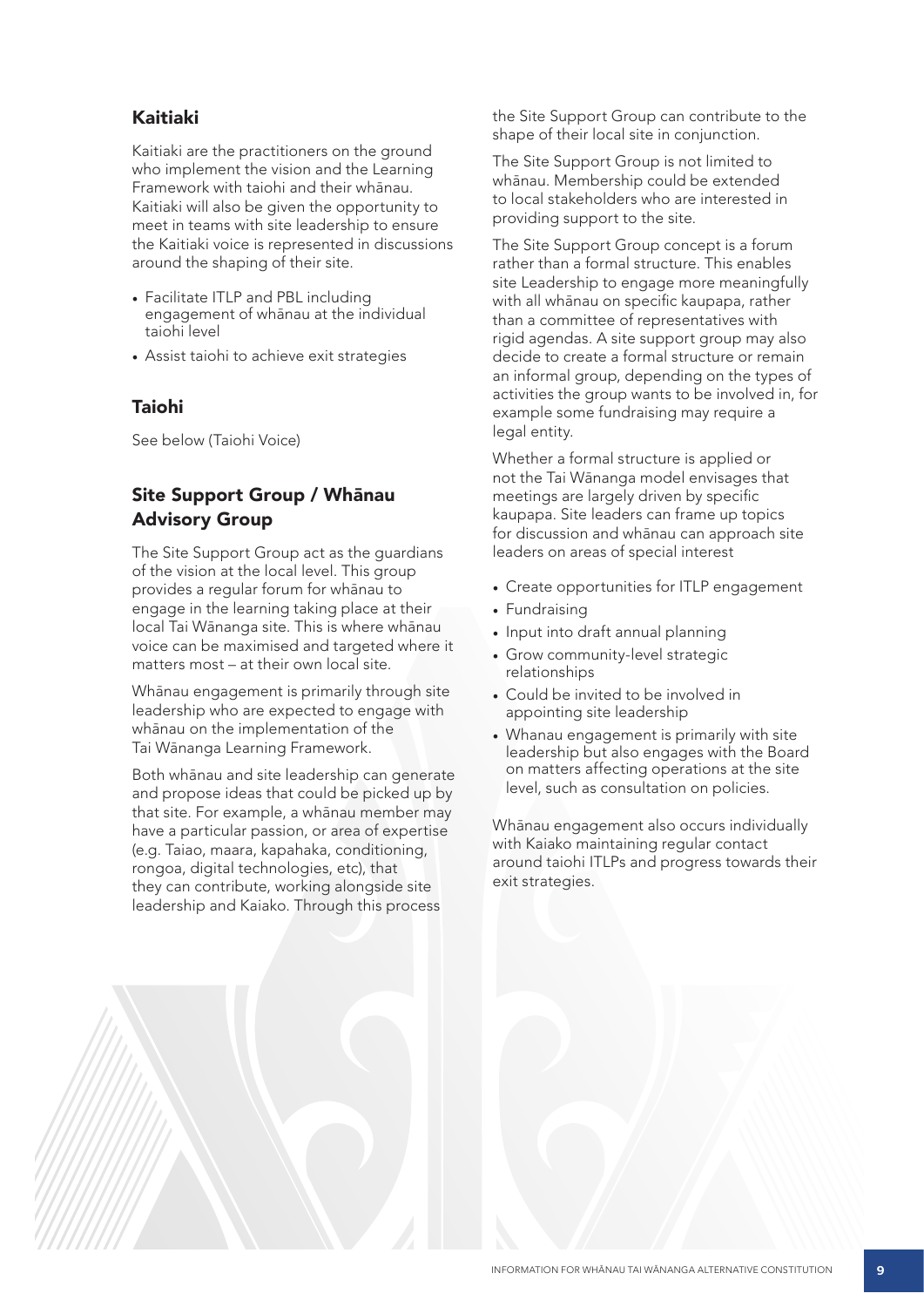## ALTERNATIVE **CONSTITUTION**

As described above Tai Wānanga operates under a purpose-built alternative constitution. The Board is modifying the alternative constitution to better reflect the changing nature of Tai Wānanga.

### Current Alternative Constitution

The Board currently operates under the following composition (up to 10 members):

- Up to three members appointed by the Minister for Education (on recommendation of the Board);
- Up to two members appointed by Te Wānanga o Aotearoa;
- Two parent elected representatives;
- The Tumuaki (principal) (ex officio);
- Up to two members appointed by the Board (co-opt)

All trustees to be appointed on the basis of a skills and knowledge matrix developed by the Board.

## New Alternative Constitution (draft for consultation)

The proposed modified alternative constitution is:

- 5 members appointed by the Tai Wananga Movement Trust (new entity);
- 2 whānau representatives to be selected according to the process described below;
- Up to 4 member co-opted by the Board
- Tumuaki (ex officio)

Term 3 years (excluding Tumuaki)

## Whānau Representative Selection Process:

The Board wishes to discuss the options for whānau selection on the Board.

#### Option One: National Election

This is the current process through an independent returning officer. This approach could disadvantage some sites who have less numbers/roll than other sites.

#### Option Two: Appointments Panel

An appointments panel is established every three years to oversee the appointments process and to make final selections from the pool of candidates who are nominated by the parents/caregivers of enrolled students:

- The appointments panel convenes a public whānau hui at each Tai Wānanga site to announce the appointments process, dates/timeframes and answer any questions about the process;
- Whānau (parents/caregivers of enrolled students) submit their nominations during specified nomination period
- The appointments panel shortlists the nominations
- The appointments panel selects two successful candidates from the shortlist based on the Board's skills matrix.
- It is important to note that the whānau representatives, whether elected or appointed, fill national positions and do not only represent the site that they came from.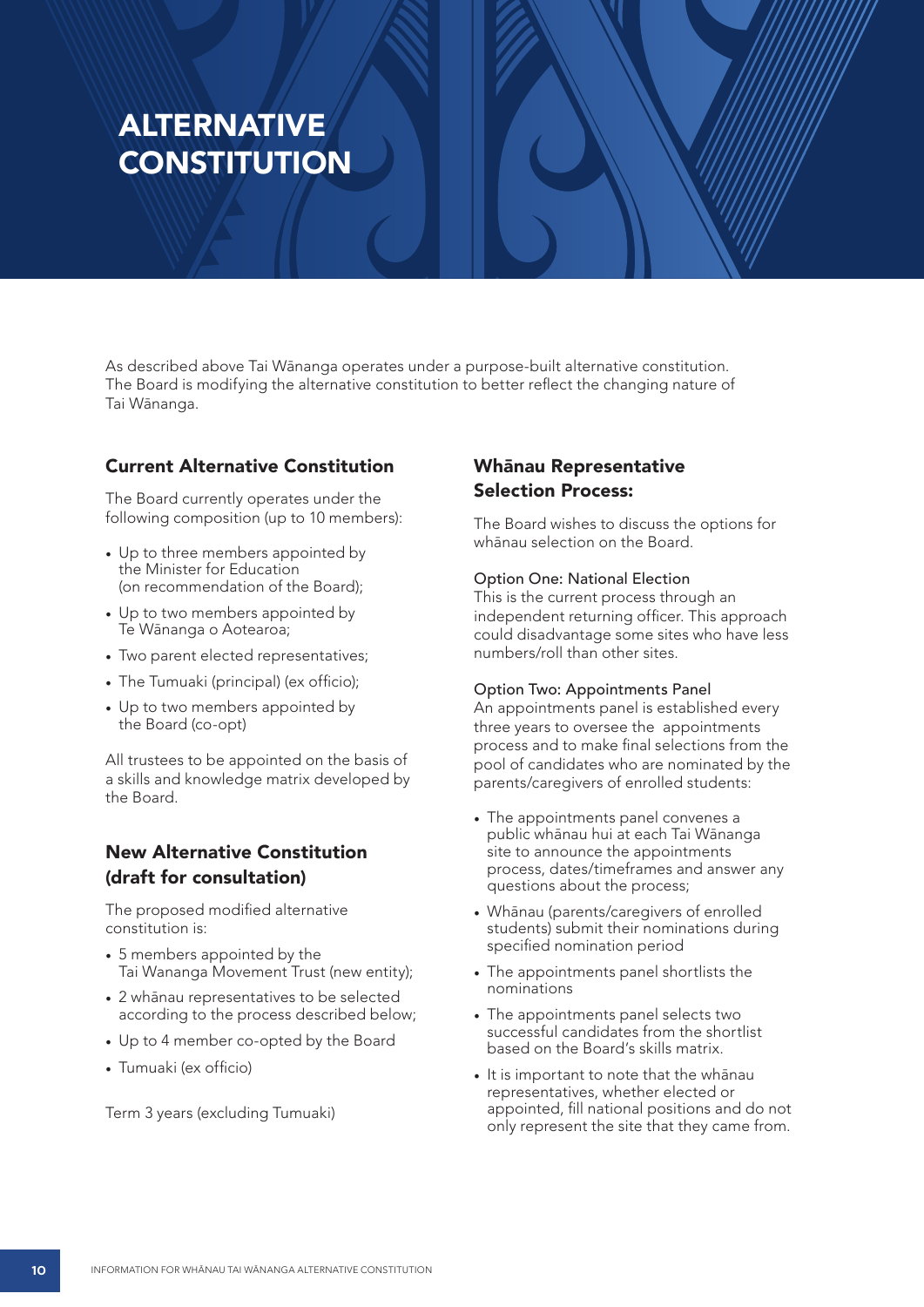#### Staff Voice:

Our staff are our most important resource. Without dedicated staff who believe in the designated character of Tai Wānanga we cannot implement the Tai Wānanga way for the benefit of our taiohi.

The Tai Wānanga model envisages that staff have an active voice at the Board level. Under the current arrangements we have adopted an approach that enables the staff voice to be heard at board level through the attendance of site leadership from each site at all Board meetings and the Tumuaki. Site leadership can stay for the entire meeting if they choose.

The Board wishes to discuss with staff how best to continue to promote staff voice at the Board level. Is this best achieved through national election for a national representative on the board or through a regular forum with the Board?

Points to consider are that the board does not make site-specific decisions that impact directly on staff. It may be more important to staff that there are good processes for kaitiaki voice to be heard at the local site where the focus could be on how well the vision is operating at the practice level. The Tumuaki would report back to the board and staff representatives could be in attendance on specific items of interest to them.

The Board has asked the Tumuaki to actively engage staff in consultation on the new consultation so that we can obtain feedback from our valued staff.

### Student Voice:

The Tai Wānanga model envisages that taiohi have a voice as well. Clearly there are difficulties in having a taiohi representative position on the Board for a multi-sited model and it is unclear how that would benefit taiohi.

The Board believes that the best way to promote taiohi voice is to have a taiohi structure within each site that has direct engagement with the Tumuaki. The Tumuaki is able to guide taiohi through a process that ensures their voice is heard at both Site Leadership level and Board level. Taiohi may produce key questions that are led by different taiohi. The taiohi structure meets at certain times of the year and could be involved in putting forward ideas at the board table.